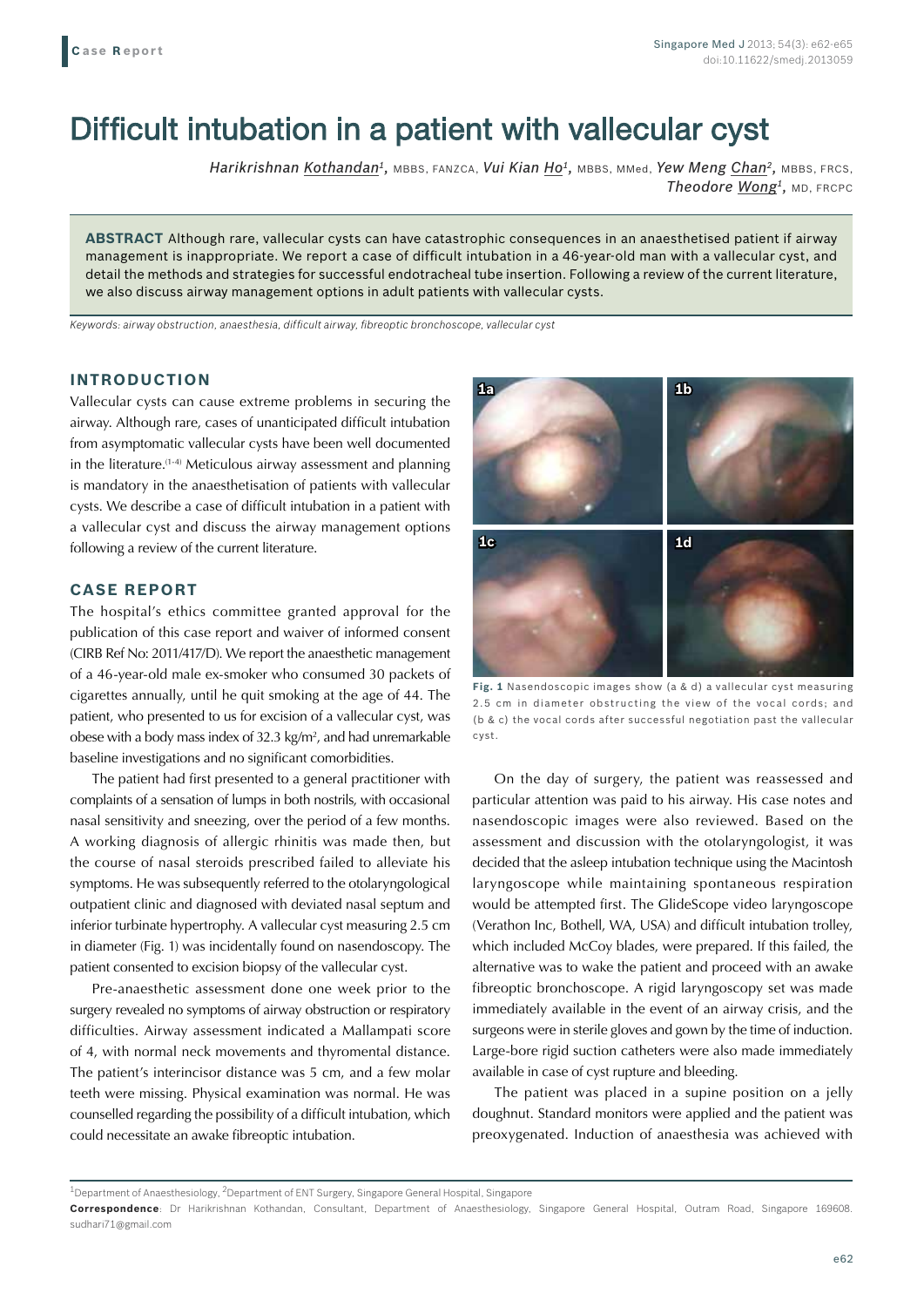remifentanil (GlaxoSmithKline, SPA Pharma, Verona, Italy) infusion at 0.1 mcg/kg/min and intravenous propofol (Fresenius Kab Ag, Bad Homburg, Germany) at 50 mg. Spontaneous ventilation was maintained and administration of desflurane via face mask was started. An end-tidal desflurane concentration of around 6% was achieved and loss of eyelash reflex was confirmed before direct laryngoscopy was attempted with a Macintosh 3 blade. An anaesthesia registrar with more than four years of experience performed the first attempt. An anaesthesia consultant with more than ten years of experience and more than 100 GlideScope-assisted endotracheal intubations performed all the subsequent attempts. However, despite the attempts of the two anaesthetists, who both optimised the patient's position with neck flexion, head extension and external laryngeal pressure, the vocal cords could not be visualised due to obstruction by the fleshy, nonpedunculated vallecular cyst.

The patient's ventilation was assisted by a bag and mask with a size 4 oral airway. There was some initial difficulty with mask ventilation, with only small tidal volumes achieved despite optimal positioning. Tidal volumes subsequently improved when the patient resumed regular, spontaneous breathing. Anaesthesia was maintained with remifentanil infusion and administration of desflurane via face mask. Further attempts with a GlideScope video laryngoscope (size 3) and a McCoy blade (size 4) yielded a Cormack-Lehane grade IV view. The cyst could not be moved out of the way by the laryngoscope or the microlaryngeal tube. A blind intubation attempt with gum elastic bougie-assisted insertion of a size 5.0 mm (internal diameter) Rush® microlaryngeal tube (Rush Inc, Duluth, GA, USA) resulted in oesophageal intubations. Further attempts at asleep intubation were aborted and the patient was awoken.

The patient was then prepared for awake fibreoptic intubation. A co-phenylcaine forte spray (ENT Technologies, Hawthorn East, VIC, Australia; lignocaine hydrochloride 5%, phenylephrine hydrochloride 0.5%) was applied to the nostrils. 5 mL of nebulised lignocaine 2% (Pfizer, Bentley, WA, Australia) was administered and a transtracheal block was performed using 3 mL of lignocaine 2%. Awake fibreoptic intubation proceeded uneventfully via the right nostril, with the fibreoptic scope successfully negotiating past the vallecular cyst for clear visualisation of the patient's vocal cords. His trachea was intubated using a reinforced tracheal tube with an internal diameter of 6.0 mm. After confirmation of successful tracheal tube placement, anaesthesia and paralysis were induced.

The otolaryngologist found a bilobed vallecular cyst that extended to the epiglottic base and excised it uneventfully. Dexamethasone 12 mg (Wasserburger Arzneimittelwerk GmbH, Wasserburg, Germany) was given intravenously to limit airway oedema. The patient had an uneventful awake extubation at the end of the operation and was transferred to the high dependency unit with intranasal supplemental oxygen at 2 L/min. Standard monitoring, including pulse oximetry, was applied throughout the period of observation in the high dependency unit.

#### **DISCUSSION**

Vallecular cysts are formed when the duct of a mucous gland or lingual tonsillar crypt becomes dilated due to obstruction from inflammation, irritation or trauma.<sup>(5-7)</sup> DeSanto et al classically subdivided laryngeal cysts into ductal, saccular and thyroid cartilage foraminal cysts,(5,7,8) while more recent classification systems have described congenital, retention, inclusion and lymphoepithelial cysts.<sup>(7,9)</sup> The most common form of laryngeal cysts is the ductal cyst, which frequently presents at the true vocal fold, followed by the epiglottis and vallecula.<sup>(6)</sup>

Clinically, there is a bimodal distribution in the age of presentation, thus suggesting two forms of vallecular cysts – adult and paediatric.<sup>(6,10)</sup> While vallecular cysts in children are rare, there is a higher prevalence in neonates and infants.(5,11) There are also reports of cysts detected during the antenatal period via sonography and magnetic resonance imaging.<sup>(5,10,12)</sup> Symptoms in children include stridor, chest wall retraction, dyspnoea, abnormal cry, poor feeding, failure to thrive and apnoea.<sup>(10)</sup> These patients may be asymptomatic at birth, but later develop obstructive symptoms that are occasionally exacerbated by an upper respiratory tract infection.(10) Airway obstruction in neonates and infants poses a particular challenge for the anaesthetist, as children have less physiological reserves and much smaller airways. Moreover, laryngomalacia may add to the patient's symptoms as well as the complexity involved in securing the airway.(13,14) If a vallecular cyst is detected antenatally, elective delivery should be performed in a tertiary referral centre, where a multidisciplinary team can be present and the requisite equipment are available to secure the airway emergently and remove the cyst.<sup>(5,12,15)</sup>

Vallecular cysts in adults are even rarer, with the peak incidence in the fifth decade and occurring more frequently in men. $(2,6,8,9)$ While these patients may present with globus, voice changes, dysphagia, odynophagia, stridor and dyspnoea, the majority are asymptomatic and incidentally diagnosed on routine laryngeal examination.<sup>(6,9)</sup> Symptoms may manifest after the vallecular cyst has become infected and an abscess has formed.<sup>(3,4)</sup> The incidence of vallecular cysts on laryngoscopy is estimated to be between 1 in 1250 to 1 in 4200.<sup>(6)</sup> Asymptomatic vallecular cysts are a known cause of unanticipated difficult intubation and are well documented in case reports.<sup>(1-3)</sup> Moreover, vallecular cysts can pose a ventilatory challenge, especially with pedunculated cysts that can result in a 'ball-valve' effect.<sup>(2)</sup> Surgical management of a symptomatic vallecular cyst is complete removal by marsupialisation, deroofing or excision with  $CO<sub>2</sub>$  laser or electrocautery.<sup>(6,16)</sup> Aspiration of the cyst is likely to result in recurrence and thus not recommended as a definitive treatment.<sup>(16)</sup>

We summarise three recent case reports on vallecular cysts causing difficult intubation to illustrate the possible solutions and pitfalls in airway management in such patients. Kamble et  $al^{(2)}$ described a 47-year-old obese female smoker who presented for elective right knee arthroscopy. She had hypertension,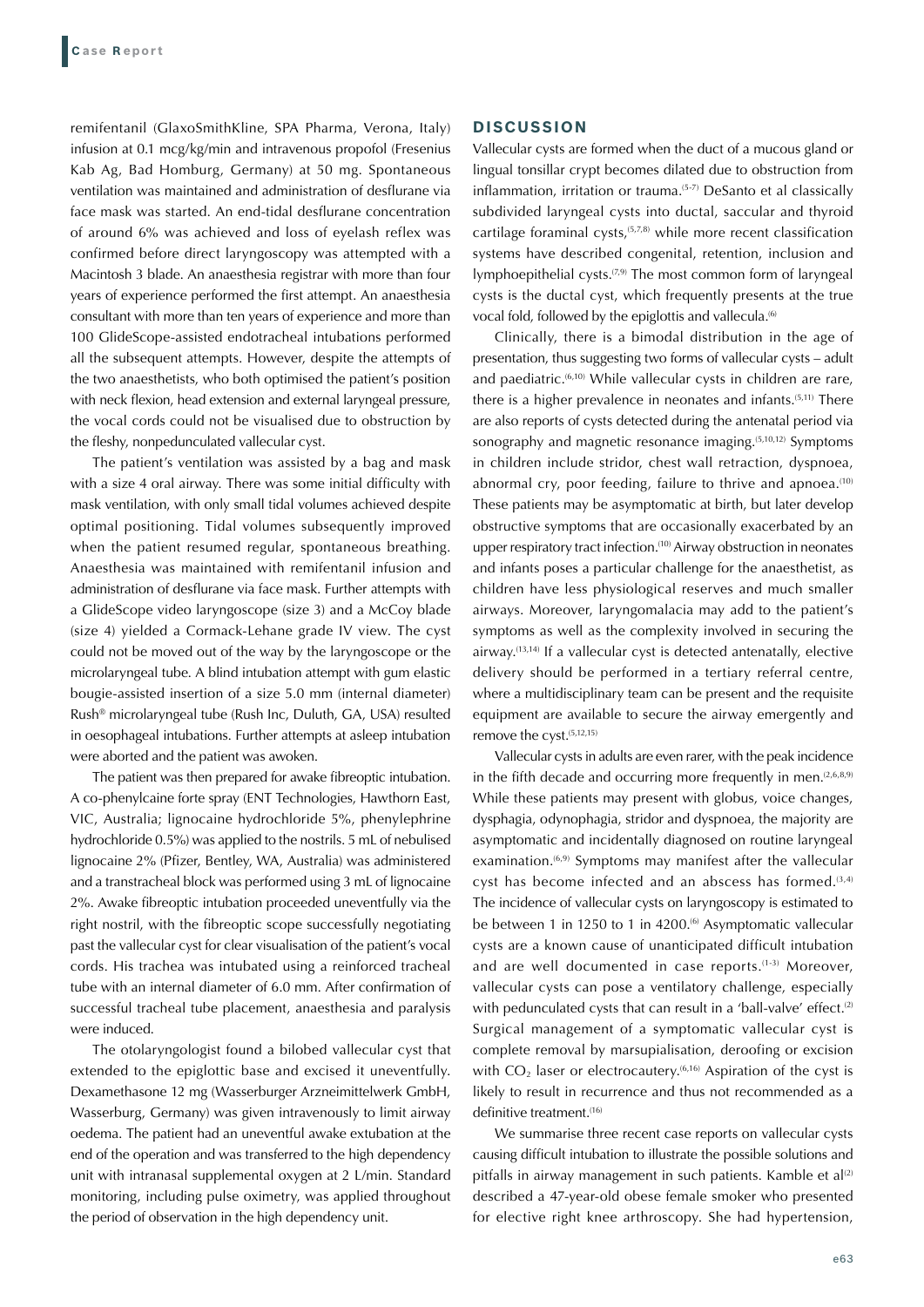gastro-oesophageal reflux and an uneventful general anaesthetic via laryngeal mask a year before. She was edentulous with no airway or respiratory signs or symptoms. Rapid sequence induction with cricoid pressure was instituted. A right-sided pedunculated vallecular cyst measuring 2 cm, which completely obstructed any view of the larynx or epiglottis, was found on direct laryngoscopy with a Macintosh 3 blade. Intubation was unsuccessful despite multiple attempts by two anaesthesiologists using Macintosh 3 and Miller 2 blades, and optimal positioning and laryngeal pressure. Ventilation of the patient was difficult, even with an oropharyngeal airway, and was complicated by desaturation and laryngospasm. A second dose of succinylcholine was administered and intubation was reattempted with a Miller 2 blade and a styletted endotracheal tube. The tube was used to push the cyst aside, revealing a limited view of the laryngeal inlet, and the trachea was intubated. The vallecular cyst was removed intraoperatively and dexamethasone was administered following an urgent otolaryngology consult. The patient's subsequent extubation was uncomplicated.

Rivo and Matot<sup>(1)</sup> reported the case of a 24-year-old man who presented for an emergency appendectomy. He had undergone uneventful general anaesthesia for posterior spine fusion ten years prior and was otherwise healthy. There was no airway or respiratory signs or symptoms found during preoperative assessment. Rapid sequence induction with cricoid pressure was performed after preoxygenation, and direct laryngoscopy with a Macintosh 3 blade revealed a left-sided vallecular cyst measuring 5 cm, which completely obscured the glottis. Four attempts at intubation with a styletted endotracheal tube, optimal sniff position and laryngeal pressure, and Miller size 3 and 4 blades were unsuccessful. Mask ventilation was adequate and the patient was woken up when he started to breathe spontaneously. Transnasal awake fibreoptic intubation was performed successfully at the first attempt. The vallecular cyst was removed intraoperatively by the otolaryngologist and dexamethasone was administered. At the end of the operation, the patient was extubated after a successful leak test. However, he developed stridor postoperatively, which resolved with dexamethasone and nebulised adrenaline.

Walshe et al<sup>(3)</sup> described a 31-year-old male smoker and intravenous drug user who presented with complaints of dysphagia, anorexia and weight loss of one-year duration, as well as three weeks of dysphonia and dyspnoea on exertion. Physical examination of his airway was unremarkable. However, flexible fibreoptic nasolaryngoscopy revealed a vallecular mass. Inhalational induction with sevoflurane in 100% oxygen was performed and boluses of propofol were added to ensure adequate depth of anaesthesia while maintaining spontaneous respiration. Three attempts at intubation with Macintosh 3, McCoy 3 and Miller blades were unsuccessful. The patient remained easy to mask ventilate. Finally, the trachea was intubated with a rigid laryngoscope by the otolaryngologist, who used the scope to displace the cyst in order to visualise the glottis. Pus was aspirated from the cyst and dexamethasone was given. The patient was extubated uneventfully.

As was the case in Walshe et al's report,<sup>(3)</sup> we were aware of the potentially difficult airway in our patient and thus employed intubation techniques that maintained spontaneous respiration in order to safely secure the airway. Possible options, whether asleep or awake, include direct laryngoscopy, video laryngoscopy, rigid laryngoscopy (by an otolaryngologist) and flexible scopes. If the cyst obscures the laryngeal view, these approaches may be successful if the cyst can be displaced to one side using either the scope or the tube.<sup> $(1-3)$ </sup> The rigid laryngoscope, for example, is longer than the anaesthetic laryngoscope, and is thus able to pass beyond and displace the cyst to visualise the vocal cords.<sup>(3)</sup> Scopes with lens at the tip, such as the Bonfils intubation fibrescope and flexible fibreoptic bronchoscope, have an advantage, since it is easier to manoeuvre the instrument past the obstacle instead of forcefully displacing it.(1) Other documented procedures that may aid in vocal cord visualisation include aspiration of cystic contents with a spinal needle to decrease the size of the cyst, and retrograde tracheal intubation.<sup>(1)</sup> While blind intubation may occasionally be successful, it is imperative to avoid multiple attempts, as this may cause airway oedema, potentially exacerbating any airway obstruction. Moreover, there has been at least one case report where repeated blind attempts resulted in airway bleeding sufficient for the operation to be abandoned.<sup>(1)</sup> In addition, blind attempts might rupture the cyst and cause airway compromise. In cases where a large vallecular cyst has been documented preoperatively, it is prudent to review computed tomography or magnetic resonance images of the patient's neck in order to evaluate the extent of the cyst, including the presence of any perilesional oedema and anatomical distortion.<sup>(4)</sup> If radiological images were available in our patient, they would have provided invaluable information in the planning of airway management.

In conclusion, vallecular cysts can cause extreme problems in securing the airway. Meticulous airway assessment and contingency planning are mandatory, as with any difficult airway scenario. Close attention to logistics and the immediate availability of an otolaryngologist is vital. The use of Bonfils intubation fibrescope or a flexible fibreoptic bronchoscope in a spontaneously breathing patient who is either asleep or awake might increase the success rate compared to the use of direct or other video laryngoscopy techniques.

#### **REFERENCES**

- 1. Rivo J, Matot I. Asymptomatic vallecular cyst: airway management considerations. J Clin Anesth 2001; 13:383-6.
- 2. Kamble VA, Lilly RB, Gross JB. Unanticipated difficult intubation as a result of an asymptomatic vallecular cyst. Anesthesiology 1999; 91:872-3.
- 3. Walshe CM, Jonas N, Rohan D. Vallecular cyst causing a difficult intubation. Br J Anaesth 2009; 102:565.
- 4. Berger G, Averbuch E, Zilka K, Berger R, Ophir D. Adult vallecular cyst: thirteen-year experience. Otolaryngol Head Neck Surg 2008; 138:321-7.
- 5. Cuillier F, Samperiz S, Testud R, Fossati P. Antenatal diagnosis and management of a vallecular cyst. Ultrasound Obstet Gynecol 2002; 20:623-6.
- 6. Romak JJ, Olsen SM, Koch CA, Ekbom DC. Bilateral vallecular cysts as a